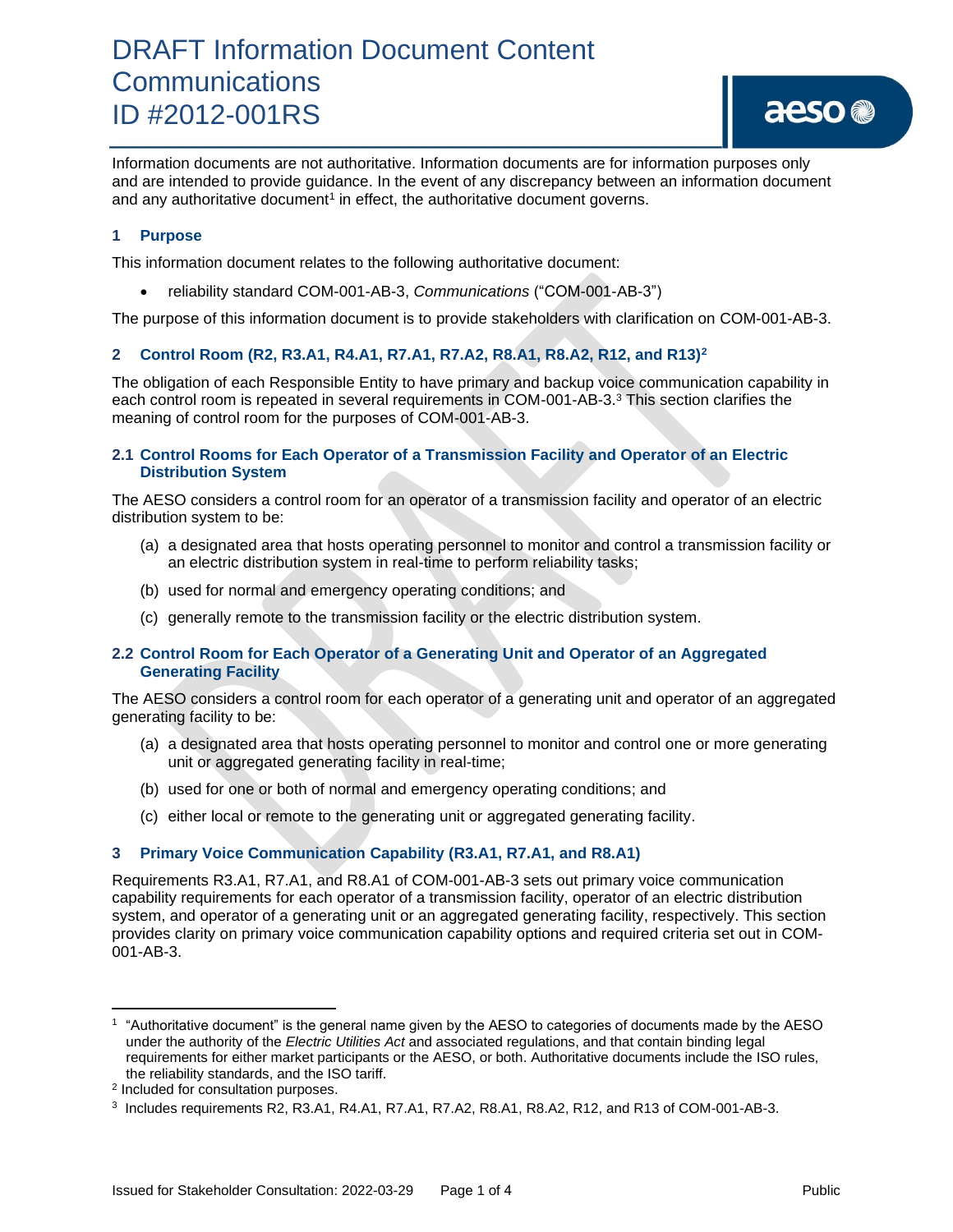#### **3.1 Voice Communication Capability Options (R3.A1, R7.A1, and R8.A1)**

The operator may choose any primary voice communication capability that meets the criteria set out in requirement R3.A1, R7.A1, and R8.A1 of COM-001-3. This includes Voice Over Internet Protocol (VoIP) service; a landline, also referred to as a twisted-pair line service; and cellphone service.

#### **3.2 Direct Access Telephone and Public Telephone Network (R3.A1(a), R7.A1(a), and R8.A1(a))**

The term "direct access telephone" means the entities can communicate with the operator using the primary voice communication capability without going through a manual or automated switchboard. The term "public telephone network" refers to the commercial telephone system.

#### **3.3 Not Degraded By Any Other Communication Functionality or Any Other Data Transfer Activities if There is Any Shared Equipment (R3.A1(b), R7.A1(b), and R8.A1(b))**

The following are two types of communication system configurations that have a risk of voice communication capability degradation:

- (a) firstly, VoIP-type services that share network hardware and the bandwidth of procured communication services, such as private connections or the internet. For these services, there is the risk of degradation during congestion on the network hardware or communication service. At times of higher data usage such as during automatic data backups, the degradation can result in unavailability of the primary voice communication system and reduced voice quality. Each operator that uses VoIP-type services for its primary voice communication capability is expected to account for all applications that use its network hardware and communication service when deciding on the bandwidth capacity and network configuration. Each operator may need to consider prioritizing the voice communication capability through traffic prioritization or limitations to other services.
- (b) secondly, the control room telephone line that is used for other applications, such as fax machines or dial-up modems. This type of set up can prevent the operator from receiving telephone calls when it is being used for other applications. To mitigate this risk, the AESO expects operators to use a separate control room telephone line for its primary voice communication system.

#### **4 Backup Voice Communication Capability**

#### **4.1 Testing Procedure (R9)**

In accordance with the testing requirement set out in requirement R9, the AESO will determine a schedule to test all backup voice communication capability with the AESO. When available, this will be provided in Appendix 1 of this information document. The AESO may be required to postpone testing to alternative days if conditions do not allow for testing on the scheduled dates. In such situations, the AESO will advise each operator of the change as soon as practicable.

#### **4.2 Successful Test (R9)**

The AESO considers a test of the backup voice communication capability to be successful when the test call is established and both parties can hear and understand each other talking. An echo or a delay of the satellite phone during backup interpersonal communication system testing does not constitute a failed test as long as each party can successfully hear and understand each other.

#### **4.3 Utility Orderwire Service (R15.A1, Appendix 1, 2, and 3)**

A definition of utility orderwire service is provided as a footnote to requirement R15.A1 of COM-001-AB-3. Examples of passive telecommunication infrastructure referenced in the definition includes dark fibre or a leased telecom tower, where all the active electronics remain owned and operated by one or more market participant. The intent is to ensure that, during a restoration event, each operator has voice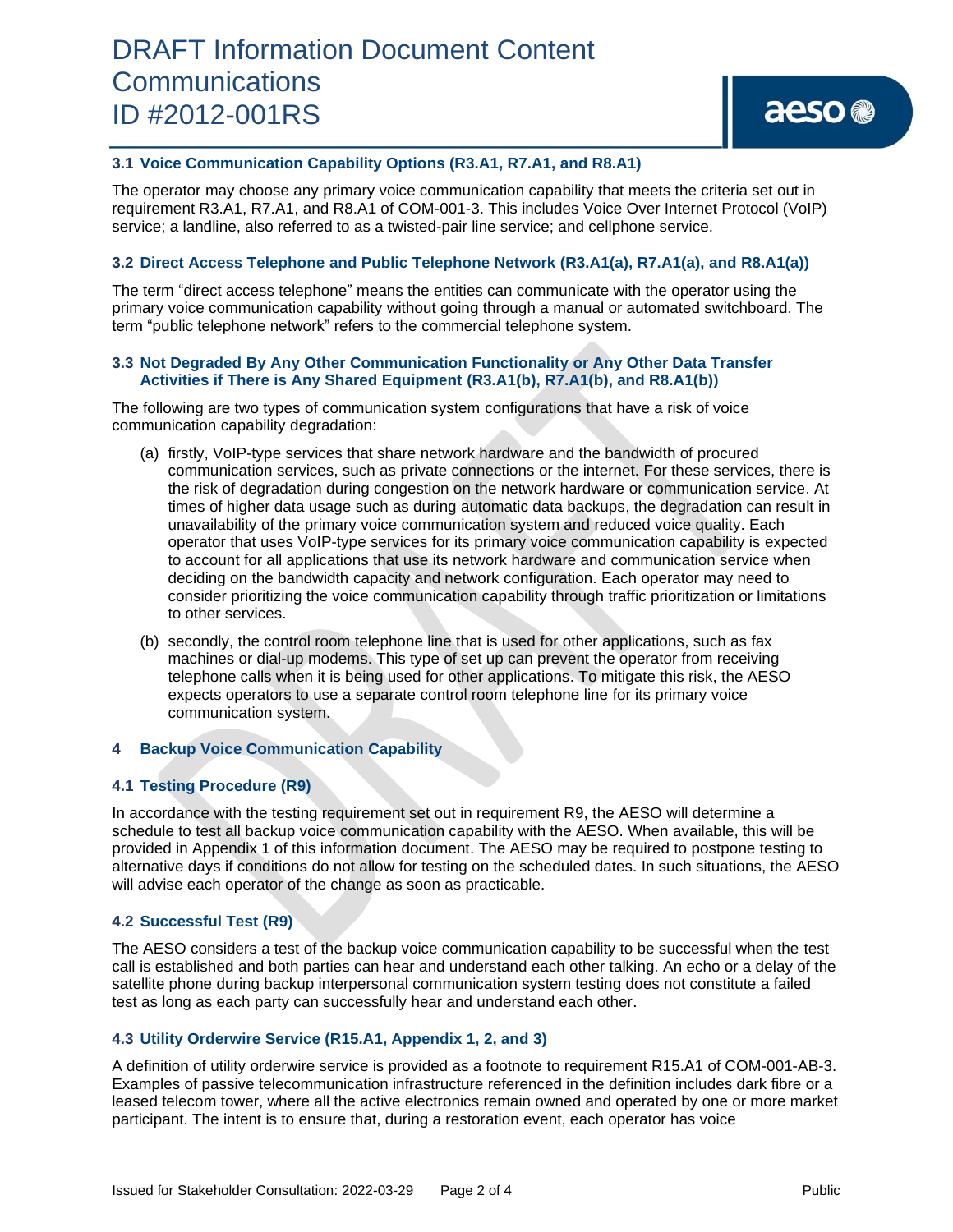

communication capability and can maintain and restore its infrastructure for voice communication capability during restoration efforts.

### **4.4 Satellite Telephone System Options (Appendix 1, 2, and 3)**

As set out in Appendix 1, 2, and 3 of COM-001, satellite telephone systems may be used to comply with the backup voice communication capability requirement.

The AESO uses 2 satellite telephone systems: Mobile Satellite (MSAT) and Iridium. Each entity, that uses a satellite telephone system to meet its backup voice communication capability requirements set out in Appendix 1 of COM-001 is expected to use one of these systems.

Each operator of a transmission facility that uses a satellite telephone system to meet its backup voice communication capability requirements set out in Appendix 2, is expected to decide on and agree to a common system to use with each entity that is directly connected to its transmission facility. The AESO expects each operator of a transmission facility to reasonably accommodate any satellite telephone system that has sufficient interest from directly connected operators.

#### **4.5 Backup Control System Options for Generating Unit and Aggregated Generating Facility Control Rooms (Appendix 3)**

When determining the backup control system requirements for a control room as set out in Appendix 3 of COM-001-AB-3, the operator of one or more generating unit and aggregated generating facility is expected to consider the total synchronous generation and inverter-based generation that can be controlled at the control room. Two examples have been provided below to assist the operator in determining the requirement for each of its control rooms.

Example 1: An operator with a control room that can control 200 MW of synchronous generation and 400 MW of inverter-based generation may use either a satellite telephone service or a utility orderwire service to meet its backup voice communication capability requirement at that control room.

Example 2: An operator with a control room that can control 350 MW of synchronous generation and 100 MW of inverter-based generation is expected to use a utility orderwire service to meet its backup voice communication capability requirement at that control room.

#### **5 NERC Guidance Material for NERC COM-001-3**

The AESO generally agrees with the NERC guidance found in NERC COM-001-3.<sup>4</sup> The AESO is providing the following modified NERC guidance for clarity to ensure stakeholders are aware of how to apply this NERC guidance to Alberta. This modified guidance takes into account differences in: the scope of COM-001-AB-3 when compared to NERC COM-001-3; AESO's *Consolidated Authoritative Document Glossary* when compared to NERC's *Glossary of Terms*; and AESO and NERC functional entity types.

#### **5.1 Rationale for Requirement R12**

The focus of the requirement is on the capabilities that an entity must have for the purpose of exchanging information necessary for the reliable operation of the interconnected electric system. That is, the entity must have the capability to communicate internally by, "any medium that allows two or more individuals to interact, consult, or exchange information."<sup>5</sup> The standard does not prescribe the specific type of capability (i.e., hardware or software). The determination of the appropriate type of capability is left to the entity. Regardless, the entity must<sup>6</sup> have the capability to exchange information whenever the internal

<sup>4</sup> NERC, COM-001-3 Communications, Supplement Material section (PDF pg. 17 and 18), Effective Date: October 28, 2016, Available at[: www.nerc.com.](http://www.nerc.com/)

<sup>5</sup> NERC, Glossary of Terms, Definition of "Interpersonal Communication" (PDF p.15), Effective: October 1, 20215. Available at[: www.nerc.com.](http://www.nerc.com/)

<sup>6</sup> NERC language has been maintained where possible. This includes authoritative words, such as "must" and "should". The AESO is notes that information document content is not authoritative.